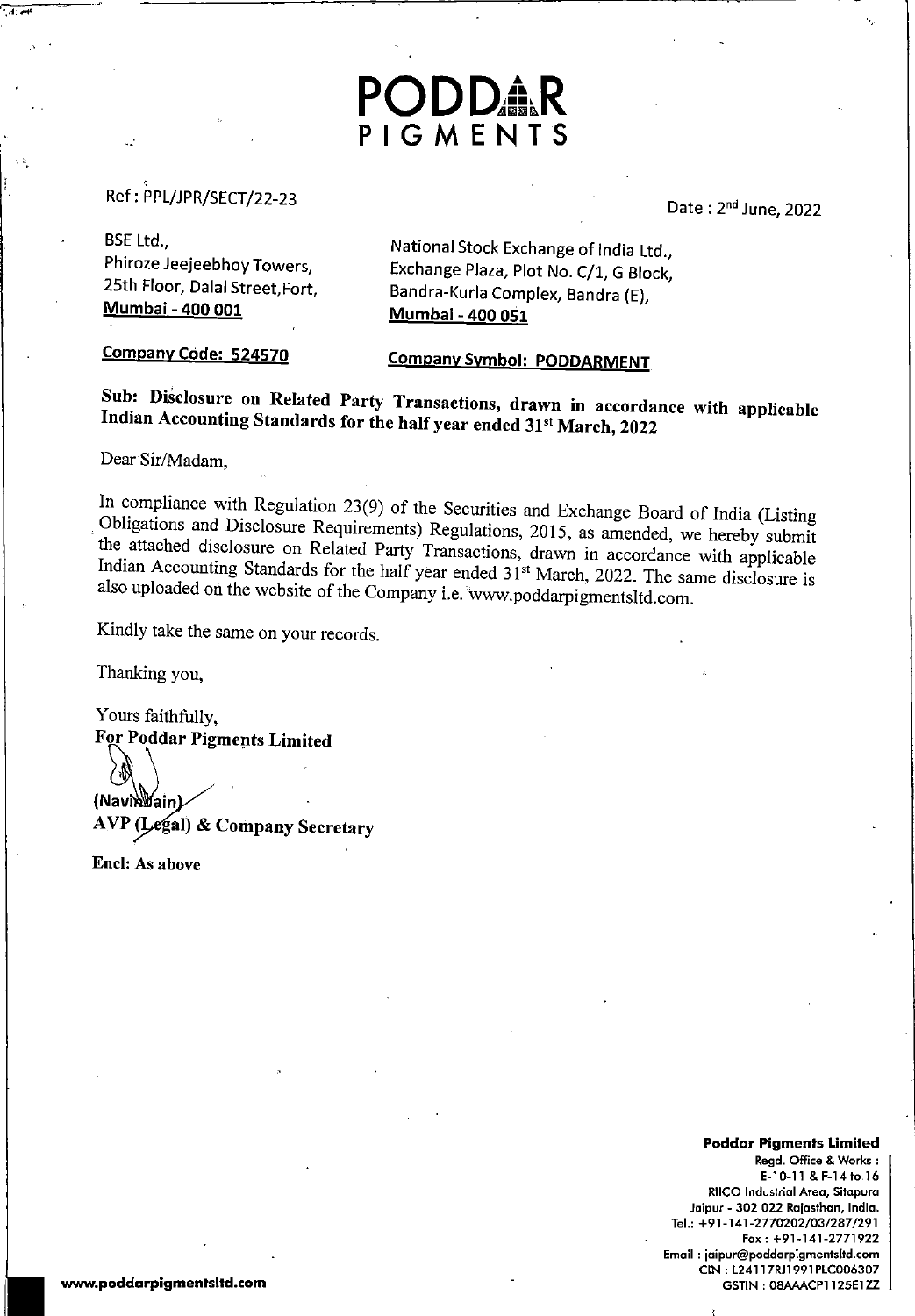## **PODDAR**<br>PIGMENTS

## PODDAR PIGMENTS LINITED

Reg. Office : E-10-11 & F-14 to 16, RIICO Industrial Area, Sitapura, Jaipur- 302 022.Rajasthan, India.Phone: +91-141-2770202/3 / 2770287 / 291 Fax: +91-141-2771922 Corporate Identity No.(CIN): L24117RJ1991PLC006307

Email: jaipur@poddarpigmentsltd.com

| Amt in Rs.<br>DISCLOSURE OF RELATED PARTY TRANSACTIONS-                                                                  |                                                                                     |                                                                                                               |              |                                                                                          |                                                                                                            |           |
|--------------------------------------------------------------------------------------------------------------------------|-------------------------------------------------------------------------------------|---------------------------------------------------------------------------------------------------------------|--------------|------------------------------------------------------------------------------------------|------------------------------------------------------------------------------------------------------------|-----------|
|                                                                                                                          |                                                                                     | <b>Related Party Transaction for the</b>                                                                      |              | Related Party Transaction for the year                                                   |                                                                                                            |           |
|                                                                                                                          | half year ended on 31.03.2022                                                       |                                                                                                               |              | ended on 31.03.2022<br>Total                                                             |                                                                                                            |           |
| <b>Nature of Transactions</b><br>(Relationship)                                                                          | Ordinary<br>Course of<br><b>Business</b><br>& on<br>arm's<br>length<br><b>basis</b> | Not in the<br><b>Normal</b><br>Course of<br><b>Business</b> /<br>Not on an<br>arm's<br>length<br><b>basis</b> | <b>Total</b> | Ordinary<br><b>Course of</b><br><b>Business &amp; on</b><br>arm's length<br><b>basis</b> | Not in the<br><b>Normal</b><br><b>Course of</b><br><b>Business /</b><br>Not on an<br>arm's length<br>basis |           |
| 1. Rent / Electricity<br><b>Expenses Received From:</b>                                                                  |                                                                                     |                                                                                                               |              |                                                                                          |                                                                                                            |           |
| (A)GKS Holding Pvt Ltd*                                                                                                  | 27,766                                                                              |                                                                                                               | 27,766       | 55,741                                                                                   |                                                                                                            | 55,741    |
| (B)GKS Logistics Pvt Ltd)*                                                                                               | 55,533                                                                              |                                                                                                               | 55,533       | 1,11,484                                                                                 |                                                                                                            | 1,11,484  |
| 2. Rent Paid to:<br>(A) GKS Holding Pvt Ltd<br>(Sh. SS Poddar and Smt.                                                   | 9,00,000                                                                            |                                                                                                               | 9,00,000     | 18,00,000                                                                                | ÷,                                                                                                         | 18,00,000 |
| Mahima P. Agarwal<br>Promotor)<br>(B) Smt. SushmaSureka<br>(Wife of Sh. R.K. Sureka)                                     |                                                                                     |                                                                                                               |              | 5,00,000                                                                                 |                                                                                                            | 5,00,000  |
| 3. Maintenance Charge<br>Paid To: Adroit Imperia<br><b>Apartment Owners</b><br><b>Association (Sh. Gaurav</b><br>Goenka) | 4,26,510                                                                            |                                                                                                               | 4,26,510     | 7,92,090                                                                                 |                                                                                                            | 7,92,090  |

| 4. Director sitting Fees: |          |                |          |          |          |
|---------------------------|----------|----------------|----------|----------|----------|
| Smt.LalithaKumaramangalam | 20,000   |                | 20,000   | 35,000   | 35,000   |
| Shri M. Mahadevan         | 15,000   | $\sim$         | 15,000   | 40,000   | 40,000   |
| Smt. Mahima P. Agarwal    | 20,000   |                | 20,000   | 30,000   | 30,000   |
| Shri M.K. Sonthalia       | 30,000   |                | 30,000   | 50,000   | 50,000   |
| Shri N. Gopalaswamy       | 20,000   | $\blacksquare$ | 20,000   | 35,000   | 35,000   |
| Total                     | 1,05,000 |                | 1,05,000 | 1,90,000 | 1,90,000 |



GSTIN 08AAACP1.125E1ZZ



Poddar Pigments Limited Regd. Office Works E-10-11 F-14 to <sup>16</sup> riico in communication and Jaipur - 302 022 Rajasthan, India.  $\parallel$ Tel.: +91-141 -2770202/03/287/291 Fox +91-141-2771922 Email: jaipur@poddarpiamentsltd.com jaipur@poddarpigmentsitd.com CIN 1L24117R)1991PLC0068307